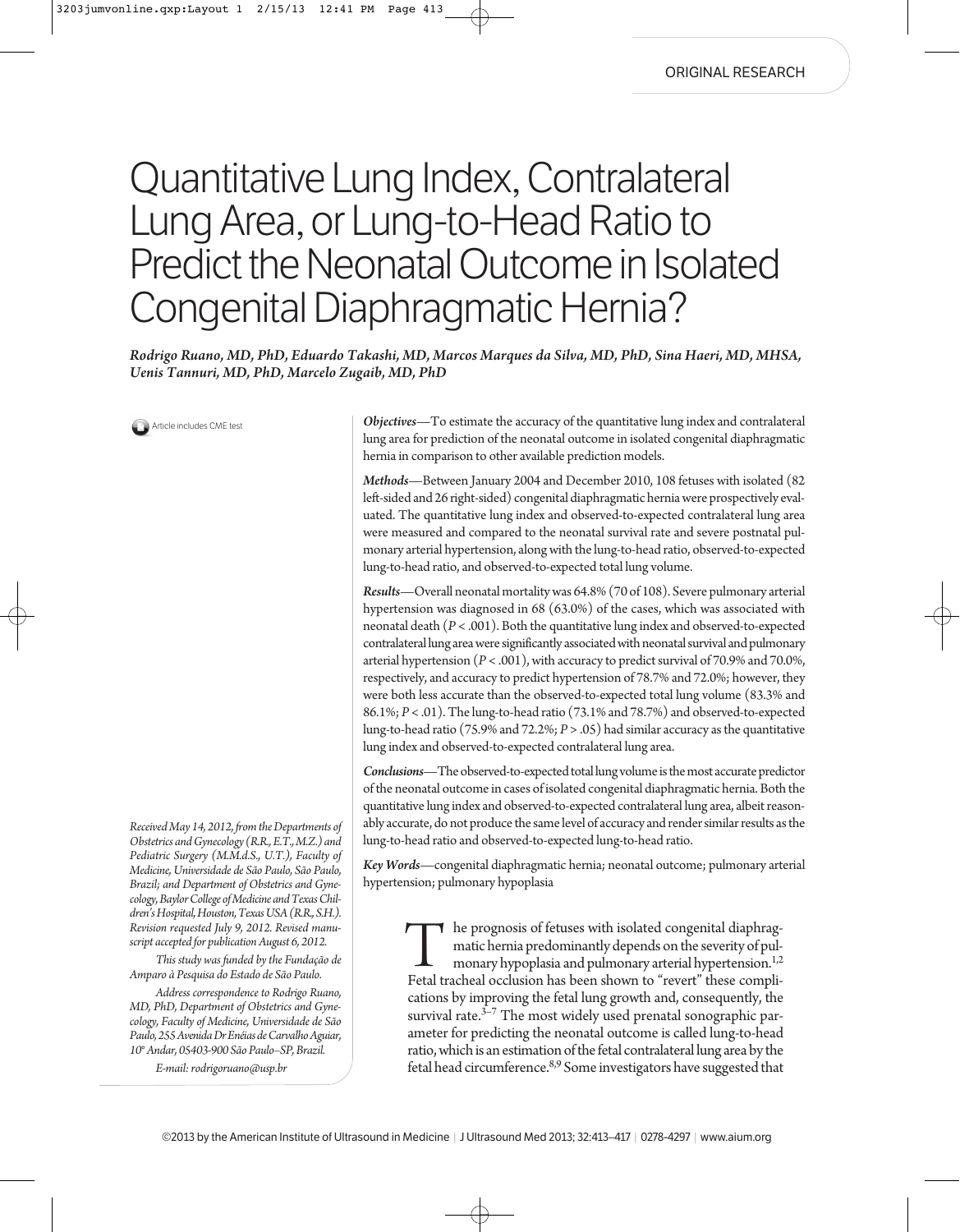this ratio varies throughout gestational age and have advocated the use of the observed-to-expected lung-to-head ratio. $10,11$ 

Recently, in a study of 108 fetuses with isolated congenital diaphragmatic hernia, our group showed that the lung-to-head ratio and observed-to-expected lung-to-head ratio have the same accuracy in predicting neonatal death, and the observed-to-expected total lung volume is the best predictor of the neonatal outcome because it considers both contralateral and ipsilateral lung volumes.<sup>12</sup> However, the discussion on the best prenatal sonographic predictors of the neonatal outcome in isolated congenital diaphragmatic hernia continues. In fact, citing the impact of gestational age, Quintero et al<sup>13</sup> recently suggested the use of the quantitative lung index, which is calculated as quantitative lung index = contralateral lung area/(head circumference/10)2 .

Consequently, our aim in this study was to estimate and compare the accuracies of the quantitative lung index, observed-to-expected contralateral lung area, lung-to-head ratio, observed-to-expected lung-to-head ratio, and observedto-expected total lung volume in 108 cases of isolated congenital diaphragmatic hernia to determine the best predictive model.

#### Materials and Methods

We conducted a secondary analysis of our previously published cohort of 108 fetuses with isolated (82 left-sided and 26 right-sided) congenital diaphragmatic hernia, who were prospectively evaluated between January 2004 and December 2010.<sup>12</sup> No fetal therapy was performed in this population. Approval from our Institutional Review Board was obtained before data collection.

As previously reported, we only enrolled and included patients with a sonographically verified gestational age, confirmed isolated congenital diaphragmatic hernia, normal fetal karyotype, absence of any other structural anomalies, and no fetal intervention or surgery. Of note, none of the included cases underwent termination of pregnancy because it is not permissible in our country.

Fetal biometric and lung measurements were performed with a Voluson 730 ultrasound machine (GE Healthcare, Zipf, Austria) between 26 and 30 weeks' gestation. The observed-to-expected contralateral lung area was obtained by measuring the contralateral lung area at 26 to 30 weeks' gestation and using the nomogram reported by Peralta et al.<sup>11</sup> The quantitative lung index was calculated according to the formula of Quintero et al.<sup>13</sup> The lung-to-head ratio and observed-to-expected total lung volume were calculated using the formulas of Metkus et al<sup>8</sup> and Ruano et al.<sup>14,15</sup>

We have previously reported our perinatal management details.7,12 Briefly, all cases were treated under the same protocol, which included intubation in the delivery room, transfer to the neonatal intensive care unit, immediate ventilator support, high-frequency oscillatory ventilation when necessary, and delayed congenital diaphragmatic hernia repair after preoperative respiratory and hemodynamic stabilization. The treatment protocol did not include extracorporeal membrane oxygenation, either preoperatively or postoperatively. Inhaled nitric oxide was administered in cases of persistent pulmonary arterial hypertension.

Our primary outcome was neonatal survival to the age of 28 days of life. The secondary outcome was the postnatal diagnosis of severe pulmonary arterial hypertension as defined by profound neonatal cyanosis associated with echocardiographic continuous right-to-left shunting through a persistent ductus arteriosus and a persistent difference in the preductal to postductal saturation gradient of greater than 20%, despite the use of nitric oxide.<sup>16,17</sup>

The data were analyzed using SPSS version 19.0 statistical software (SPSS Inc, Chicago, IL). The Student *t* and  $\chi^2$  tests were used to evaluate the association of the sonographic parameters with neonatal survival and postnatal diagnosis of severe pulmonary arterial hypertension. Correlations between variables were evaluated by the Pearson test. Receiver operating characteristic curves were calculated to evaluate the accuracy of each variable for the prediction of neonatal survival and postnatal diagnosis of severe pulmonary arterial hypertension. Best cutoffs (points with the highest sensitivity and lowest rate of false positivity) were then established. Statistical comparisons between the accuracies of the sonographic parameters were performed using the McNemar and Cochran *Q*tests. Statistical comparisons between the areas under the receiver operating characteristic curves of the different sonographic variables were also performed according to the tests of DeLong et al<sup>18</sup> and Hanley et al<sup>19,20</sup> (MedCalc software version 11.6; MedCalc, Mariakerke, Belgium).18–20 Statistical differences were considered significant at *P* < .05.

#### **Results**

The mean gestational age  $\pm$  SD at diagnosis of congenital diaphragmatic hernia was 20.6 ± 5.1 weeks. Right-sided congenital diaphragmatic hernia was observed in 26 (24.1%) cases. Polyhydramnios was observed in 37 (34.3%) of 108 pregnancies. The mean gestational age at birth and newborn weight were  $37.3 \pm 1.9$  weeks' gestation and  $3016.2 \pm 469.7$  g, respectively. We did not find an association between the presence of a right-sided lesion, polyhy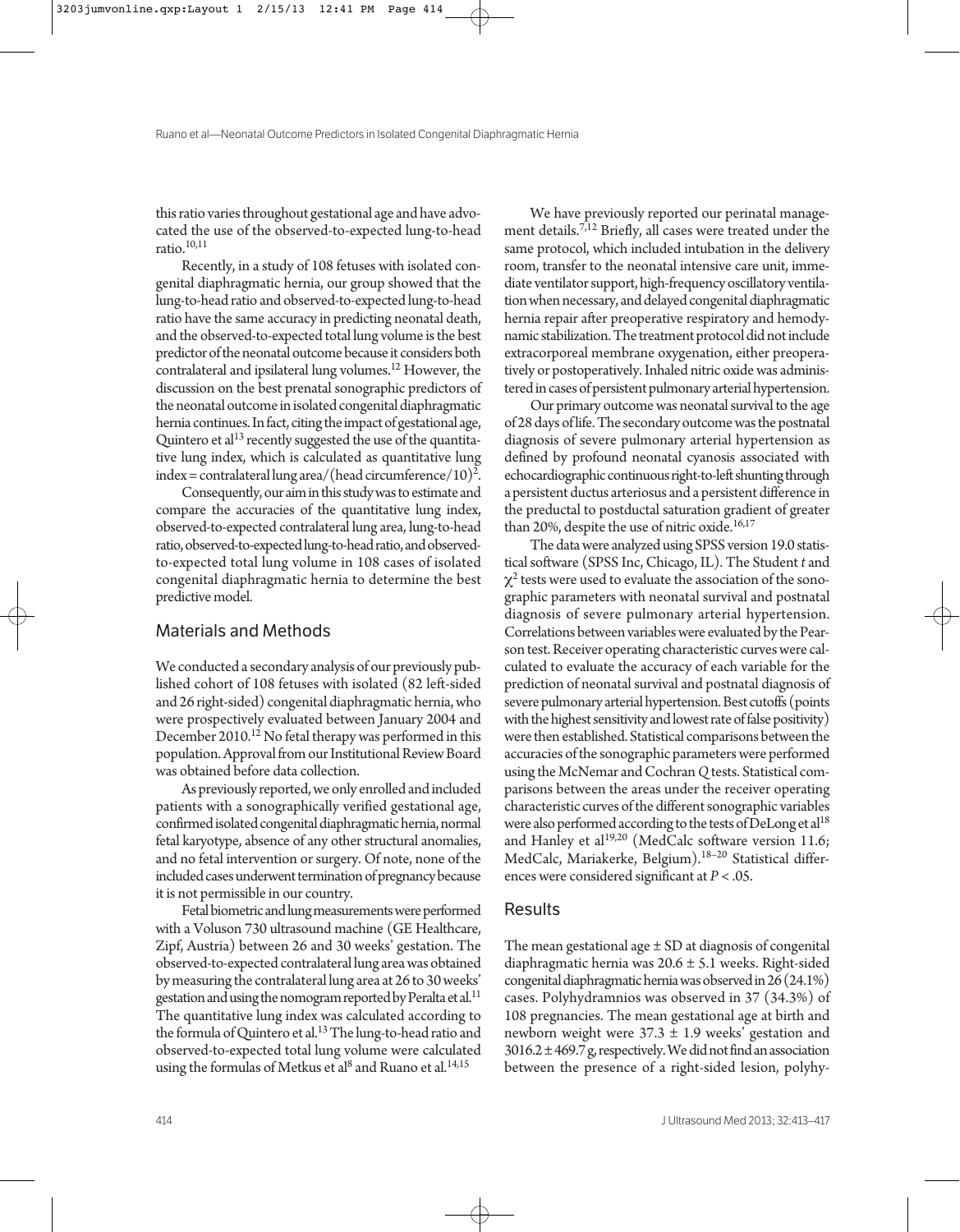dramnios, neonatal weight, or gestational age at delivery and neonatal survival or postnatal diagnosis of severe pulmonary arterial hypertension. As reported previously, the neonatal mortality rate was  $64.8\%$  (70 of 108).<sup>12</sup> All neonatal survivors were doing well up to 6 months of age. Severe pulmonary arterial hypertension was diagnosed postnatally in 68 (63.0%) cases. Neonatal death occurred in 63 (92.6%) of 68 neonates with severe pulmonary arterial hypertension, versus 7 (15.0%) of 40 neonates without severe pulmonary arterial hypertension (*P* < .001).

As presented in Table 1, both the observed-to-expected contralateral lung area and quantitative lung index were significantly reduced in neonates who died. The accuracies of these two models to predict neonatal survival were lower than those of the lung-to-head ratio and observed-toexpected lung-to-head ratio models.As presented in Figure 1, the observed-to-expected total lung volume had the highest accuracy for prediction of neonatal survival (*P* < .01). Both observed-to-expected contralateral lung area and quantitative lung index were significantly associated with severe neonatal pulmonary arterial hypertension (Table 2) but had similar accuracy as the lung-to-head ratio and observed-to-expected lung-to-head ratio (*P*> .05) and less accuracy than the observed-to-expected total lung volume (*P* < .01; Figure 2).

### **Discussion**

In this study, our aim was to estimate and compare the accuracies of the various available predictive models for neonatal morbidity and mortality in cases of isolated congenital diaphragmatic hernia. More specifically, we sought to estimate the accuracy of the quantitative lung index as proposed by Quintero et al<sup>13</sup> compared to the observed-toexpected contralateral lung area, lung-to-head ratio, observed-to-expected lung-to-head ratio, and observed-toexpected total lung volume. Although, as suggested by

Quintero et al, $^{13}$  there is a theoretical mathematical discussion to correct the ratio between the contralateral lung area and fetal head circumference for prediction of the neonatal outcome in isolated congenital diaphragmatic hernia, our results continue to support the concept that measuring the contralateral lung sizes is less effective than measuring the total lung volume.<sup>12</sup>

On the basis of the physiopathologic characteristics of congenital diaphragmatic hernia, it is well known that both lungs are hypoplastic.21–24 However, one must keep in mind that there are differing degrees of pulmonary hypoplasia when considering each lung separately, and the lung ipsilateral to the diaphragmatic defect is usually more hypoplastic than the contralateral one. This fact may have important consequences for the physiopathologic characteristics of the malformation and may explain the better observed accuracy when using total fetal lung volume as a predictive model.

There are many methods to measure the contralateral lung size. In fact, the lung-to-head ratio and observed-toexpected lung-to-head ratio are widely used for clinical management and research by many investigators and physicians.<sup>3,25-27</sup> However, it is well accepted that neither model is 100% accurate in predicting the neonatal outcome, which has led to numerous attempts to develop a superior model. Although interesting, $^{28}$  this discussion will be fruitless as long as the focus remains on methods to measure the same fetal structure (contralateral lung size). Instead, attention should be focused on other parameters such as fetal pulmonary vascularity, which may indeed provide further information about the lung function in these cases.

Our study had limitations, which merit discussion. The study was conducted in one center without extracorporeal membrane oxygenation availability, which may have led to lower survival rates than centers in the United States. However, extracorporeal membrane oxygenation is not proven to improve the long-term survival rate in cases of

|                                                                    | <b>Neonatal Death</b> | <b>Alive and Well</b> |        |               | <b>ROC</b> |      | Sensitivity, Specificity, | Accuracy. | <b>RR</b>        |
|--------------------------------------------------------------------|-----------------------|-----------------------|--------|---------------|------------|------|---------------------------|-----------|------------------|
| <b>Parameter</b>                                                   | $(n = 70)$            | $(n = 38)$            | P      | <b>Cutoff</b> | Area       | ℅    | $\%$                      | %         | (95% CI)         |
| Lung-to-head ratio                                                 | $0.97 + 0.31$         | $2.19 + 1.06$         | < 0.01 | 1.4           | 0.78       | 71.4 | 76.3                      | 73.1      | $3.0(1.7-5.4)$   |
| Observed-to-expected<br>lung-to-head ratio<br>Observed-to-expected | $20.5 + 6.5$          | $31.3 + 7.2$          | < 0.01 | 25.0          | 0.79       | 72.9 | 81.6                      | 75.9      | $4.0(2.0 - 7.8)$ |
| contralateral lung area                                            | $0.39 \pm 0.13$       | $0.79 + 0.36$         | < 0.01 | 0.48          | 0.77       | 68.5 | 69.7                      | 70.0      | $2.1(1.2 - 3.4)$ |
| Quantitative lung index<br>Observed-to-expected                    | $0.36 \pm 0.10$       | $0.75 + 0.37$         | < 0.01 | 0.49          | 0.79       | 71.4 | 70.0                      | 70.9      | $2.4(1.4-4.0)$   |
| total lung volume                                                  | $0.26 + 0.07$         | $0.45 + 0.12$         | < 0.01 | 0.35          | 0.82       | 82.9 | 84.2                      | 83.3      | $5.2(2.5-11.0)$  |

**Table 1.** Prediction of Neonatal Survival Using Different Sonographic Parameters in 108 Fetuses With Congenital Diaphragmatic Hernias

Values are mean ± SD where applicable. CI indicates confidence interval; ROC, receiver operating characteristic; and RR, relative risk.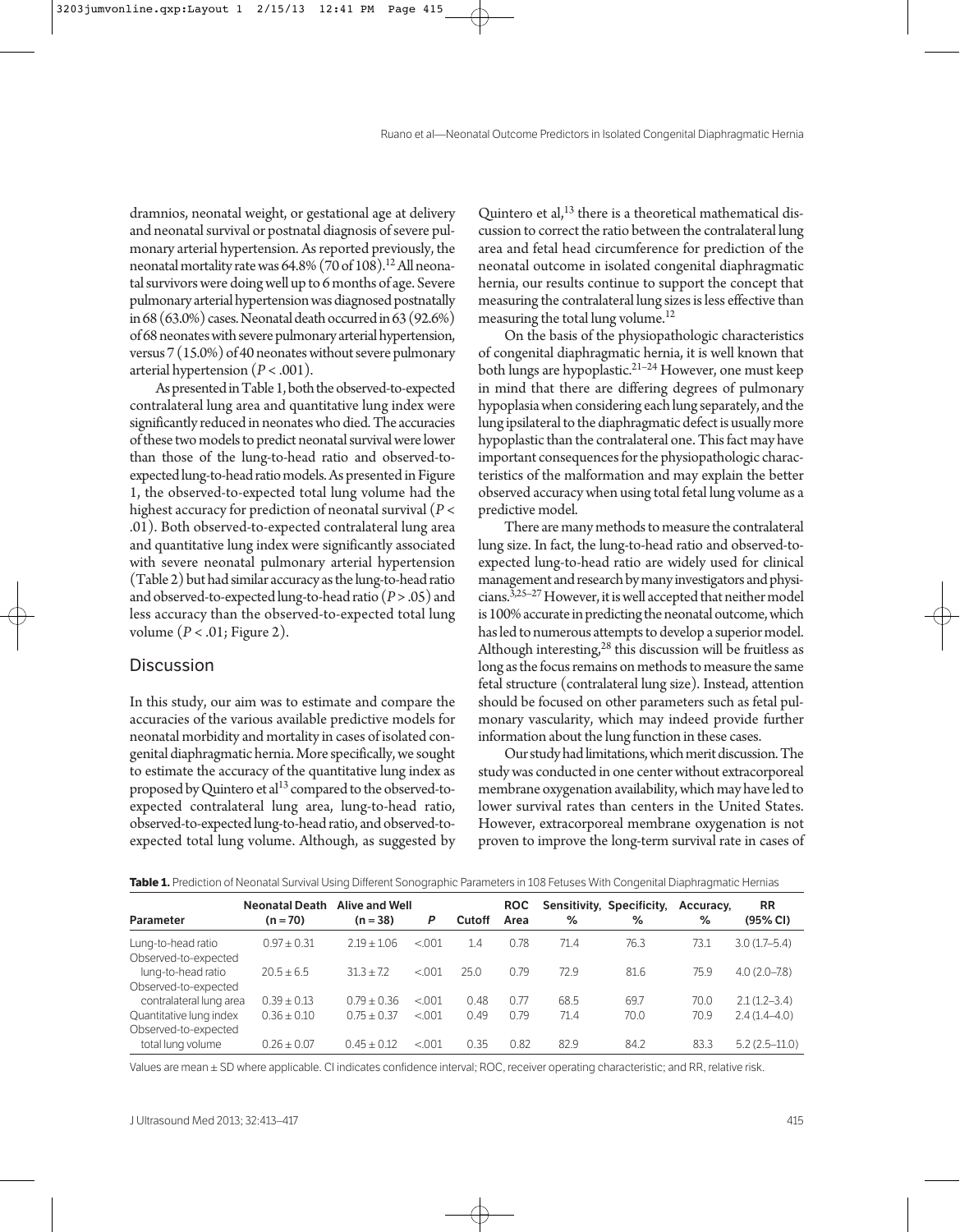congenital diaphragmatic hernia; therefore, we do not suspect a substantial impact on our data.<sup>29,30</sup> Second, this study could have been biased by the fact that the present population represents fetuses who did not undergo fetal intervention, but, during this period, our center was investigating the effectiveness of fetal endoscopic tracheal occlusion for severe forms. Therefore, many fetuses with severe forms were referred to our center (referral bias). Besides, termination of pregnancy is not performed in our center. Nevertheless, we evaluated the accuracy of the various predictive models using the same set of variables; therefore, these limitations should have a minimal if any effect on the results. In addition, the reproducibility of all these prenatal pulmonary parameters needs further evaluation.

**Figure 1.** Receiver operating characteristic curve for prediction of neonatal death using the quantitative lung index (QLI), observed-to-expected contralateral lung area (o/e-LA), lung-to-head ratio (LHR), observed-toexpected lung-to-head ratio (o/e-LHR), and observed-to-expected total lung volume (o/e-TotFLV). Diagonal segments are produced by ties.

In this study, the laterality of the defect was not associated with the prognosis, which was reported in our previous study. The accuracy of the fetal lung parameters may not vary according to the side of the defect because all the parameters evaluated in this study represent measurements of lung sizes. In addition, the gestational age at the sonographic examination did not vary considerably (26–30 weeks), which precluded us from evaluating whether there is any influence of gestational age on the accuracy of these parameters.

In conclusion, we showed that the quantitative lung index has similar accuracy as the lung-to-head ratio and observed-to-expected lung-to-head ratio, all of which aim to measure the contralateral lung size. We propose that future efforts be directed at other fetal parameters such as total lung volume and lung function.

**Figure 2.** Receiver operating characteristic curve for prediction of postnatal severe pulmonary arterial hypertension using the quantitative lung index (QLI), observed-to-expected contralateral lung area (o/e-LA), lung-to-head ratio (LHR), observed-to-expected lung-to-head ratio (o/e-LHR), and observed-to-expected total lung volume (o/e-TotFLV). Diagonal segments are produced by ties.



**Table 2.** Prediction of Severe Pulmonary Arterial Hypertension Using Different Sonographic Parameters in 108 Fetuses With Congenital Diaphragmatic Hernias

|                                                 | <b>Hypertension</b> | No Hypertension |        |               |      |      | ROC Sensitivity, Specificity, Accuracy, |      | <b>RR</b>        |
|-------------------------------------------------|---------------------|-----------------|--------|---------------|------|------|-----------------------------------------|------|------------------|
| <b>Parameter</b>                                | $(n = 70)$          | $(n = 38)$      | P      | <b>Cutoff</b> | Area | ℅    | $\%$                                    | ℅    | (95% CI)         |
| Lung-to-head ratio                              | $1.00 \pm 0.70$     | $1.90 + 0.90$   | < 0.01 | 1.4           | 0.80 | 82.4 | 72.5                                    | 78.7 | $3.0(1.8 - 5.0)$ |
| Observed-to-expected<br>lung-to-head ratio      | $21.5 + 8.0$        | $28.9 + 7.4$    | < 0.01 | 26.0          | 0.78 | 75.0 | 67.5                                    | 72.2 | $2.3(1.4-3.7)$   |
| Observed-to-expected<br>contralateral lung area | $0.44 \pm 0.26$     | $0.70 + 0.30$   | < 0.01 | O 48          | 0.79 | 76.0 | 69.0                                    | 72.0 | $2.1(1.2 - 3.4)$ |
| Quantitative lung index                         | $0.41 \pm 0.27$     | $0.67 + 0.30$   | < 0.01 | 0.49          | 0.81 | 82.4 | 72.5                                    | 78.7 | $3.0(1.8 - 5.0)$ |
| Observed-to-expected<br>total lung volume       | $0.28 \pm 0.11$     | $0.40 + 0.12$   | < 0.01 | 0.35          | 0.85 | 92.6 | 75.0                                    | 86.1 | $3.7(2.2 - 6.4)$ |

Values are mean ± SD where applicable. Abbreviations are as in Table 1.